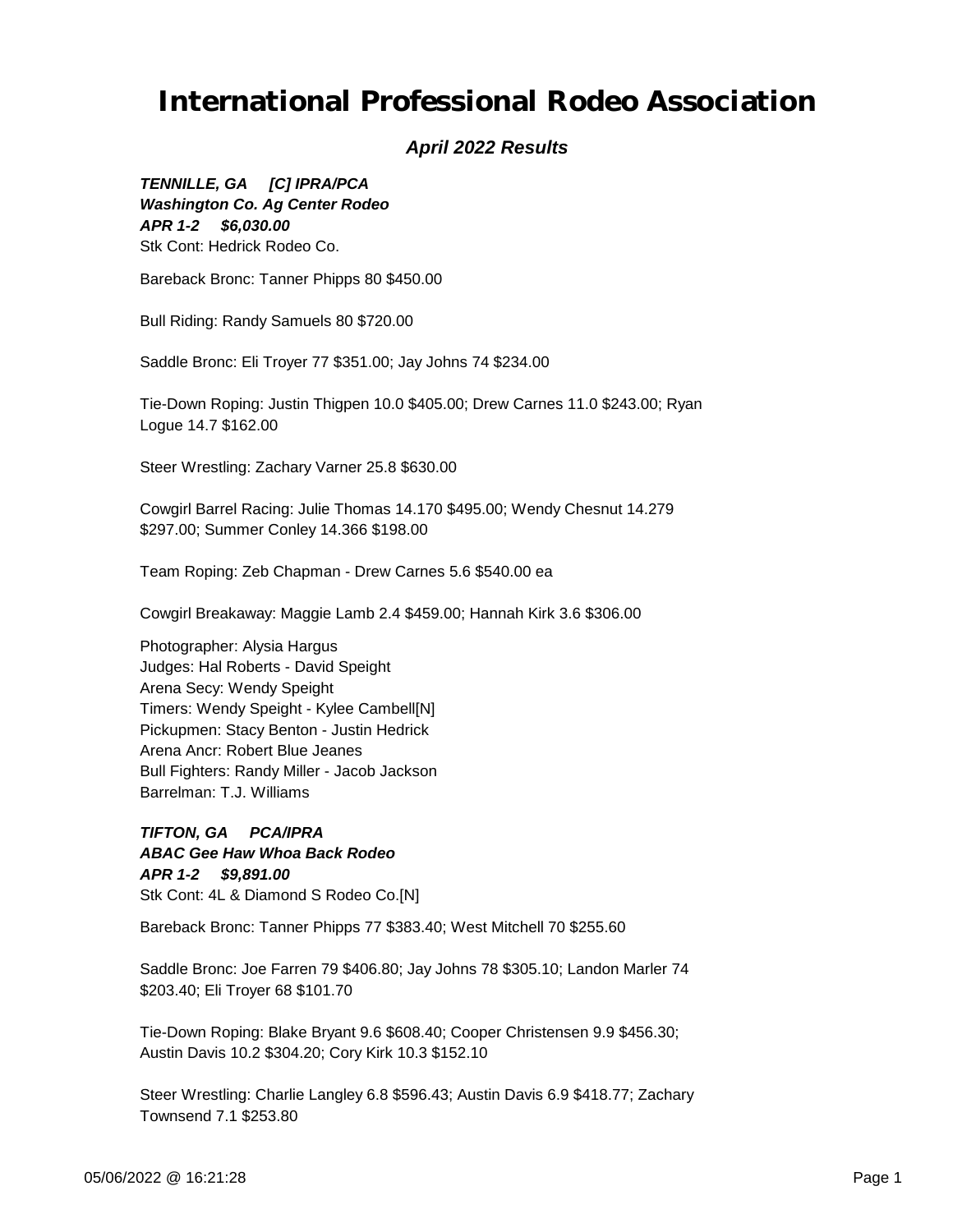### *April 2022 Results*

Cowgirl Barrel Racing: Wendy Chesnut 14.417 \$843.03; Julie Thomas 14.630 \$697.68; Taylor Carver 14.638 \$552.33; Sara Williams 14.900 \$406.98; Ansley Herrin 14.923 \$261.63; Lindsey Mancil 15.106 \$145.35

Team Roping: Brady Barrentine - Drew Carnes 4.6 \$596.43 ea; Braxton Culpepper - Brad Culpepper 5.5 \$418.77 ea; Clint Keller - Jason Hill 5.8 \$253.80 ea

#### *APR 8 \$15,511.00 BAKER, FL NCPRA/IPRA Baker's Old Spanish Trail Pro Rodeo* Stk Cont: 5T Rodoe Company[N]

Bareback Bronc: Matthew Smith 75 \$495.60; Kenneth Glick 74 \$330.40

Bull Riding: Lane Lambert 76 \$579.60

Saddle Bronc: Jay Johns 68 \$533.40

Tie-Down Roping: Justin Thigpen 8.9 \$860.16; Colton Redmond 10.3 \$573.44; Shane Overby 11.0 \$358.40

Steer Wrestling: Waylon Stuckey 4.2 \$747.84; Tanner Lee 5.7 \$498.56; Marcus Theriot 14.3 \$311.60

Cowgirl Barrel Racing: Jill Hayes 15.974 \$759.36; Brittany Day 16.142 \$506.24; Jamilyn Wright 16.151 \$316.40

Team Roping: Bradley Massey - Cole Curry 5.5 \$1,212.20 ea; Keven Daniel - Kyle Lawrence 5.6 \$893.20 ea; Wyatt Allen - Stephen Bland 5.9 \$574.20 ea; Will Clark - Josh Clayton 6.0 \$319.00 ea; Kaston Peavy - Jason Hill 6.1 \$191.40 ea

Cowgirl Breakaway: Blythe Odom 2.9 \$949.20; Kristin Mulkey 3.6 \$655.40; Natasha Stacey, Emily Fugate split 3.7 \$327.70 ea

#### *APR 8-9 \$15,624.00 HAMPTON, AR [A] IPRA/ARA Hogskin Holidays Rodeo* Stk Cont: Hampton Rodeo Company, LLC - H & H Rodeo Co.[N]

Bareback Bronc: Hunter Ramsey 86.5 \$895.50; Joshua Michael Cragar 86 \$537.30; Yance Day 83 \$358.20

Saddle Bronc: Trey Watts 76 \$1,305.00

Tie-Down Roping: Coltin Rauch 9.2 \$636.84; Dawson Turner 9.4 \$527.04; Chase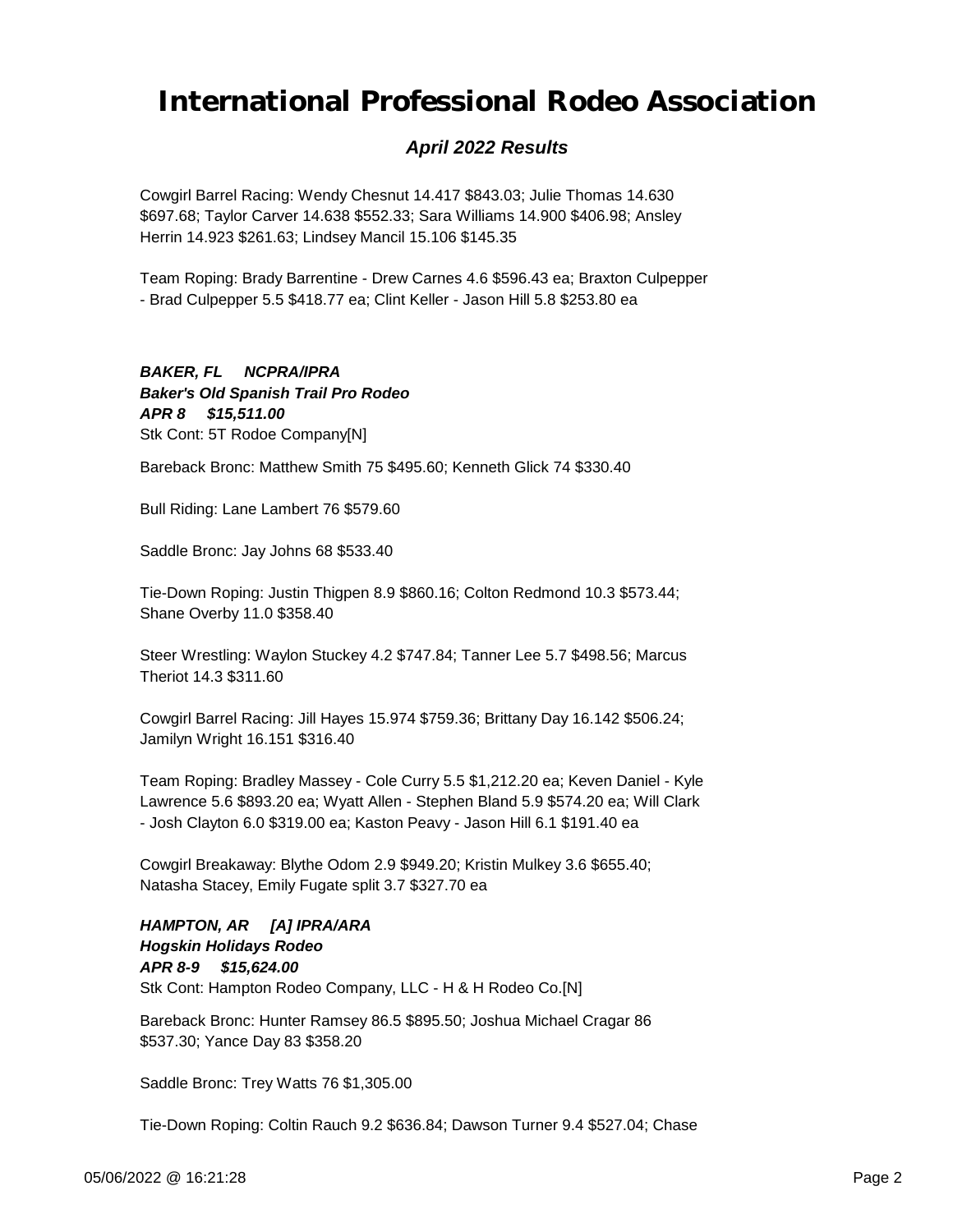### *April 2022 Results*

Williams 9.5 \$417.24; Weston Barnett 10.8 \$307.44; Cooper Fowler 11.7 \$197.64; Toby Hastings 12.1 \$109.80

Steer Wrestling: Casey Greer 4.3 \$774.00; Bryce Hoggard 5.8 \$464.40; Alex Kehrees 16.9 \$309.60

Cowgirl Barrel Racing: Kenzley Wilson 16.919 \$730.80; Mary Brooks 17.175 \$604.80; Tahnya Harris 17.702 \$478.80; Kristy Wilson 17.733 \$352.80; Briana Newcomb 17.752 \$226.80; Elizabeth Ponder 17.803 \$126.00

Team Roping: Seth Driggers - Cody Roberts 7.8 \$660.33 ea; Tyler Jackson - Doyle Scrivner 8.4 \$546.48 ea; Jason Burch - Evan Hogan 9.9 \$432.63 ea; Zac Sweeten - Jace harris 11.3 \$318.78 ea; John Spotts - Shawn Harris 12.0 \$204.93 ea; Jared Hall - Chris Kyle 13.2 \$113.85 ea

Cowgirl Breakaway: Kenzley Wilson 3.9 \$1,026.00; Codie Vaughan 14.4 \$684.00

Judges: G.V. Gulager - Bubba Rhea Arena Secy: Gina Hampton Timers: Gina Hampton - Rose Harris[N] Pickupmen: Brandon Harris[N] - Heath Vaughan[N] Arena Ancr: Monty Stueve Bull Fighters: Jacob Jackson - Joshua Michael Cragar Barrelman: John Harrison[N]

*APR 8-9 \$14,174.00 LAFAYETTE, AL NCPRA/IPRA 26th Annual Chambers County Sheriff's Rodeo* Stk Cont: Bar W Rodeo Co.

Bareback Bronc: Tanner Phipps 74 \$601.20; Colten Andrew Mitteis 70 \$400.80

Bull Riding: Tyler Crank 83 \$1,706.00

Saddle Bronc: Rudy Troyer, Tristin McClain split 71 \$426.00 ea; Eli Troyer 68 \$213.00

Tie-Down Roping: Austin Davis 9.4 \$754.08; Cash Goble 9.6 \$502.72; Justin Thigpen 9.7 \$314.20

Steer Wrestling: Austin Davis 11.3 \$542.40; Tanner Phipps 13.2 \$361.60

Cowgirl Barrel Racing: Kindyl Scruggs 16.273 \$977.34; Josie Thompson 16.324 \$674.83; Kayley Kennemer 16.448 \$442.13; Savannah Moran 16.502 \$232.70

Team Roping: Justin D. Yost - Drew Carnes 4.6 \$713.58 ea; Justin D. Yost - Dalton Totty 4.8 \$492.71 ea; Clint Keller - Jason Hill 5.2 \$322.81 ea; Justin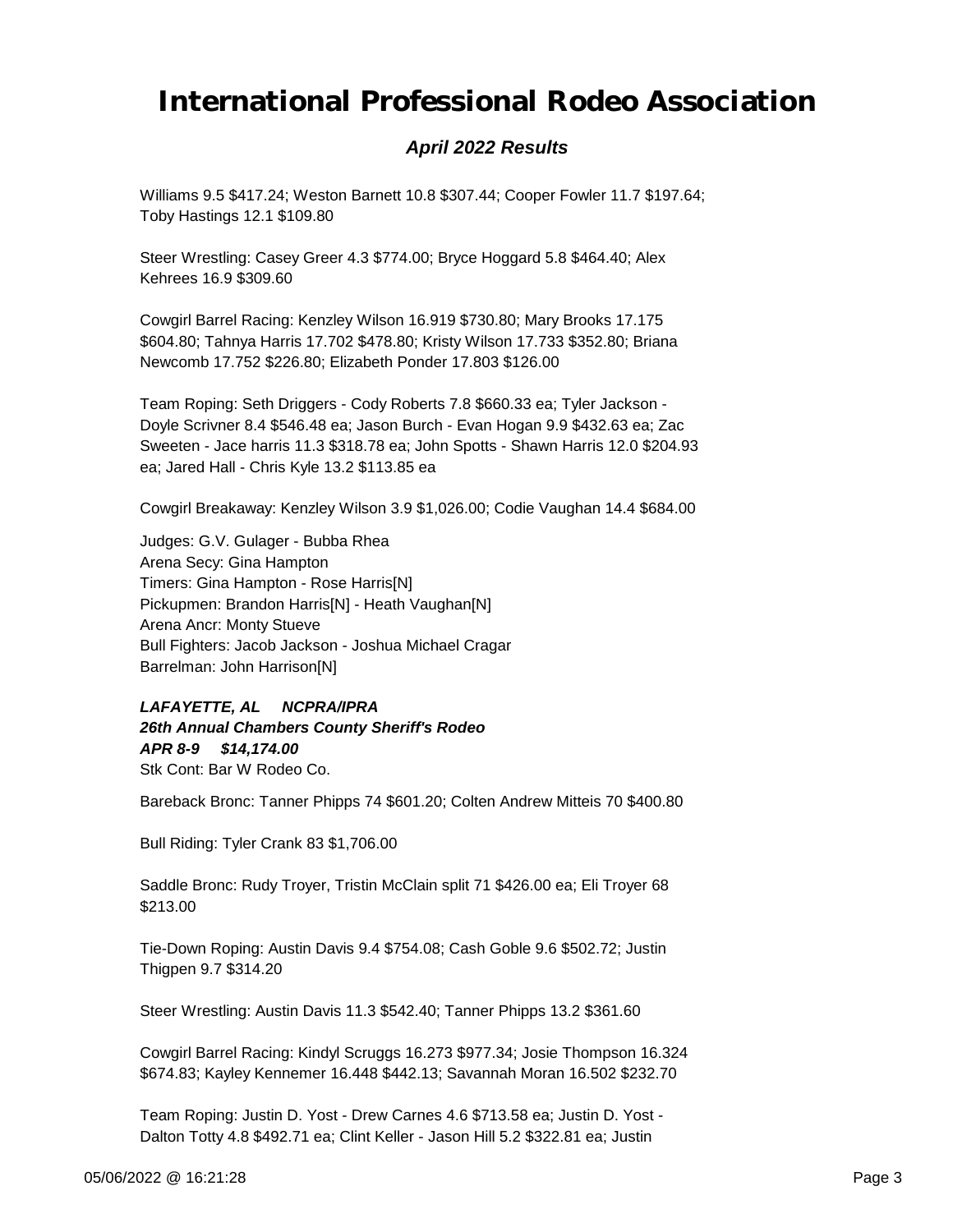#### *April 2022 Results*

Johnson - Jason Hill 5.3 \$169.90 ea

Cowgirl Breakaway: Kelsey Mabry 2.8 \$924.42; Zoey Carpenter 3.1 \$638.29; Riley Riner 3.2 \$418.19; Laken Anderson 3.5 \$220.10

*APR 8-9 \$11,808.04 ONEONTA, AL [B] IPRA/LSR 40th Annual Blount Co. Pro Rodeo* Stk Cont: Lone Star Rodeo

Bareback Bronc: West Mitchell 70 \$508.50

Bull Riding: Cole Ivey 81.5 \$554.40; Reid Arnold 80 \$415.80; Ryan McDaniel 79.5 \$277.20; Collin Craig 79 \$138.60

Saddle Bronc: Eli Troyer 75 \$625.50

Tie-Down Roping: Cash Goble 11.4 \$484.20; John Beckwith 11.7 \$363.15; Chase Goble 12.2 \$242.10; Lane Webb 12.8 \$121.05

Cowgirl Barrel Racing: Julie Thomas 14.456 \$673.38; Marne Loosenort 14.510 \$557.28; Savannah Moran 14.582 \$441.18; Kindyl Scruggs 14.586 \$325.08; Jordan Lacks 14.654 \$208.98; Lacey Thompson 14.734 \$116.10

Team Roping: Zeb Chapman - Ross Lowry 4.9 \$672.71 ea; Quinton Parchman - Garrett Smith 5.6 \$509.63 ea; Scott Mullen - Bob Loosenort 6.4 \$387.32 ea; Will Clark - Derrick Crawford 11.3 \$265.01 ea; Lane Webb - Clint Madison 11.4 \$203.85 ea

Cowgirl Breakaway: Chelsey Abernathy 3.2 \$671.40; Ashlee Freels 3.5 \$503.55; Ginger Stricklin 3.6 \$335.70; Kasa Bolin 4.1 \$167.85

Judges: Keith Madison - Jeff Whittaker Arena Secy: Jennifer Reynolds Timers: Jennifer Reynolds - Rachel Fowlkes Boyd Pickupmen: Clint Madison - Preston Fowlkes III Arena Ancr: Mark Northall Bull Fighters: John Wayne Lackey Barrelman: Mike Wentworth Specialty Acts: Lindsey Wentworth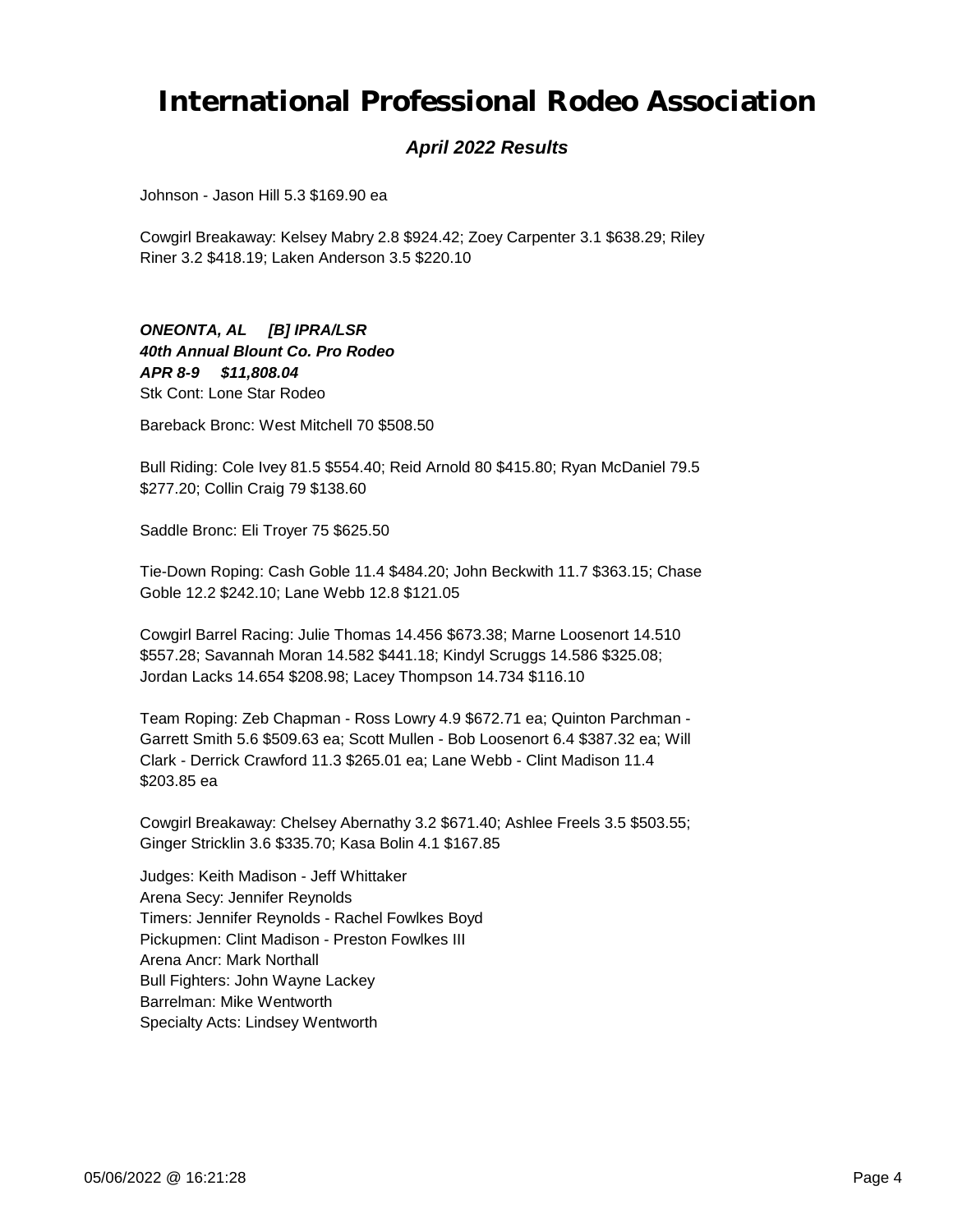#### *April 2022 Results*

*APR 9 \$11,486.18 MOUNDS, OK ACRA/IPRA Round-up for Jesus Rodeo* Stk Cont: Big Horn Rodeo

Bareback Bronc: Brad Gower 73 \$280.60

Bull Riding: Dason Janes 82 \$570.40

Saddle Bronc: Tyler Arnold 64 \$207.00; Dallion Theall 59 \$138.00

Tie-Down Roping: Trey Goss 7.6 \$559.36; RJ Straw 8.2 \$419.52; Reed Ridgeway 8.7 \$279.68; Zalin Edwards 9.1 \$139.84

Steer Wrestling: Hunter Washburn 3.9 \$471.50; Johnny Jones 4.4 \$282.90; West Ratliff 4.7 \$188.60

Cowgirl Barrel Racing: Cari Titsworth 15.966 \$661.66; Brandi Inman 16.154 \$547.58; Cayla Small 16.190 \$433.50; Nisse Flaten 16.329 \$319.42; Ashley Moore 16.345 \$205.34; Lacy Woodward 16.362 \$114.08

Team Roping: Blake Hughes - Daniel Reed 4.8 \$772.80 ea; Trevor Howard - Cody Heflin 5.1 \$579.60 ea; Caleb Miller - Luke Miller 5.6 \$386.40 ea; Ky Kreder - Lane Reeves 6.7 \$193.20 ea

Cowgirl Breakaway: Addy Weil 2.2 \$721.28; Jimme Beth Hefner 2.4 \$540.96; Molly Hamilton 2.5 \$360.64; Bleu Hall, Casey Hendricks split 2.6 \$90.16 ea

*APR 9-16 \$13,590.00 SAINT-EVARISTE, QU [B] IPRA Ranch Gagnon #1* Stk Cont: Equipe de Rodeo Quebec

Bareback Bronc: Carl Bernier 79 \$378.00; Philippe Harvey 78 \$252.00

Bull Riding: Mirko Martineau 79 \$945.00; Tristan Fournier 75 \$630.00

Saddle Bronc: Gino Perron 62 \$720.00

Tie-Down Roping: Thomas Lagace 9.7 \$432.00; Mathieu Gagnon 9.9 \$324.00; Louca Cardinal 12.2 \$216.00; David Bernier 12.3 \$108.00

Steer Wrestling: Kirkland Reaney 5.1 \$540.00; Sylvain Lavoie 6.9 \$405.00; Matt Fisher 10.7 \$270.00; Robert Legault 10.9 \$135.00

Cowgirl Barrel Racing: Sabrina Plante 13.955 \$792.00; Marie-Andree Fortier 13.962 \$594.00; Jessica Tanguay 14.198 \$396.00; Karlee Benincasa 14.357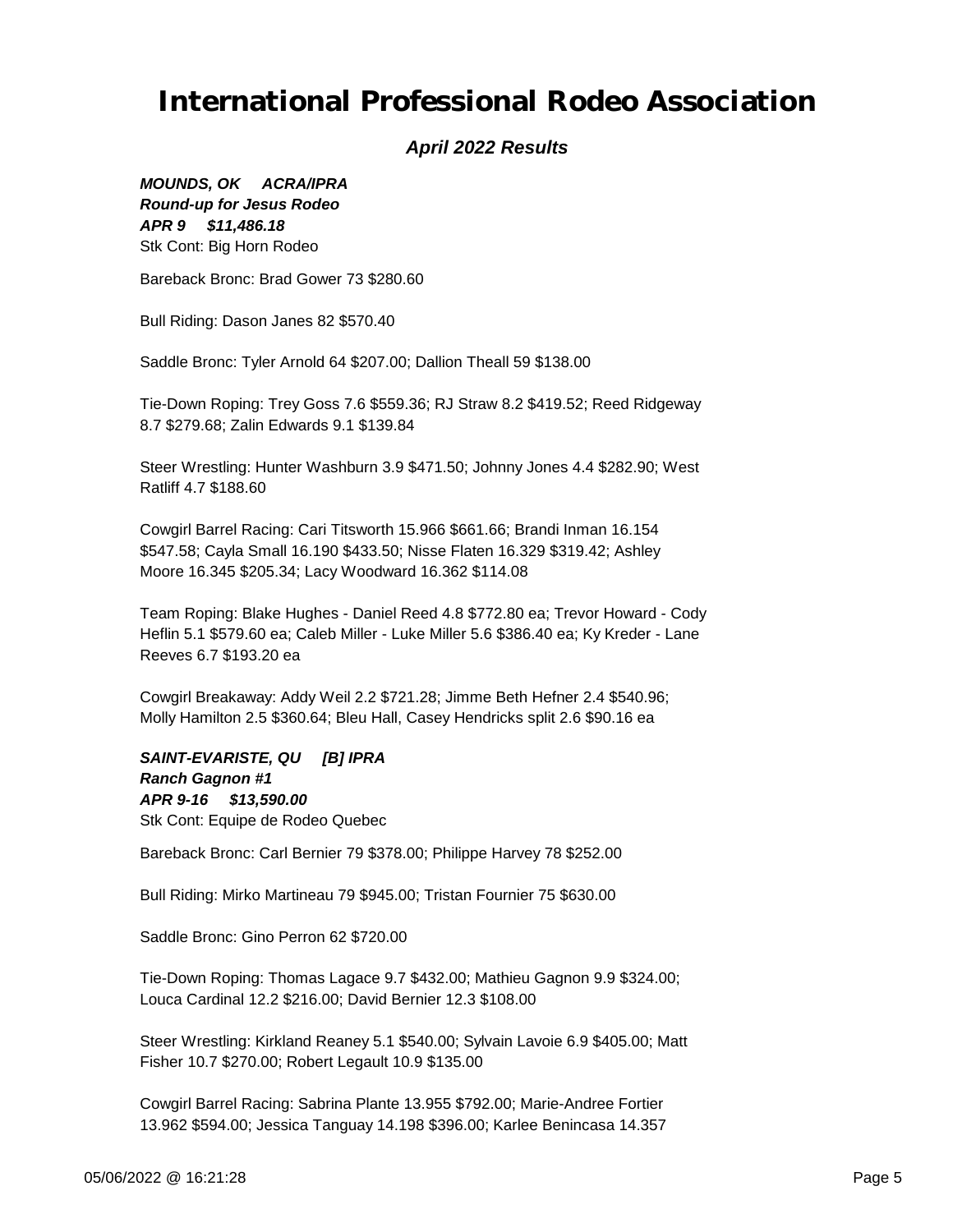### *April 2022 Results*

#### \$198.00

Team Roping: Kenny Lafleur - Mathieu Gagnon 8.1 \$756.90 ea; Michel Martel - Eric Arial 8.8 \$626.40 ea; Yanick Boucher - Sebastien Couture 9.7 \$495.90 ea; William Payeur - Jeff Alain 11.7 \$365.40 ea; Yanick Rivest - Frederic Lelievre 13.0 \$234.90 ea; Jason Chatigny - David Bernier 13.8 \$130.50 ea

Cowgirl Breakaway: Sierra Galusha 2.2 \$414.00; Emmy Ramsay 3.6 \$310.50; Genevieve Sarrazin 5.1 \$207.00; Valerie Bouchard 12.3 \$103.50

#### *APR 9 \$8,145.00 TOLEDO, OH [A] PCB/IPRA\* Professional Championship Bull Riders* Stk Cont: Latting Rodeo Productions[N]

GO 1

Bull Riding: Matthew Palmer 86 \$1,083.15; Nick Lica 84.5 \$896.40; Marcus Mast 84 \$709.65; Perry Schrock 83.5 \$522.90; Lamar Lehman 83 \$336.15; Dakota Warnken 80.5 \$186.75

GO 2

Bull Riding: Nick Lica 85.5 \$405.00; Dakota Warnken 79 \$270.00 AVERAGE: Bull Riding: Nick Lica 170 \$1,083.15; Dakota Warnken 159 \$896.40; Matthew Palmer 86 \$709.65; Marcus Mast 84 \$522.90; Perry Schrock 83.5 \$336.15; Lamar Lehman 83 \$186.75

Judges: Alan Coleman - Shawn Coleman Arena Secy: Glenda Griffin Timers: Glenda Griffin Pickupmen: Ricky Littlejohn[N] Arena Ancr: Brandt Clark Bull Fighters: Joshua D. Jacobs - Andres "Sasquatch" Gonzalez Barrelman: Trey Casey Specialty Acts: Trey Casey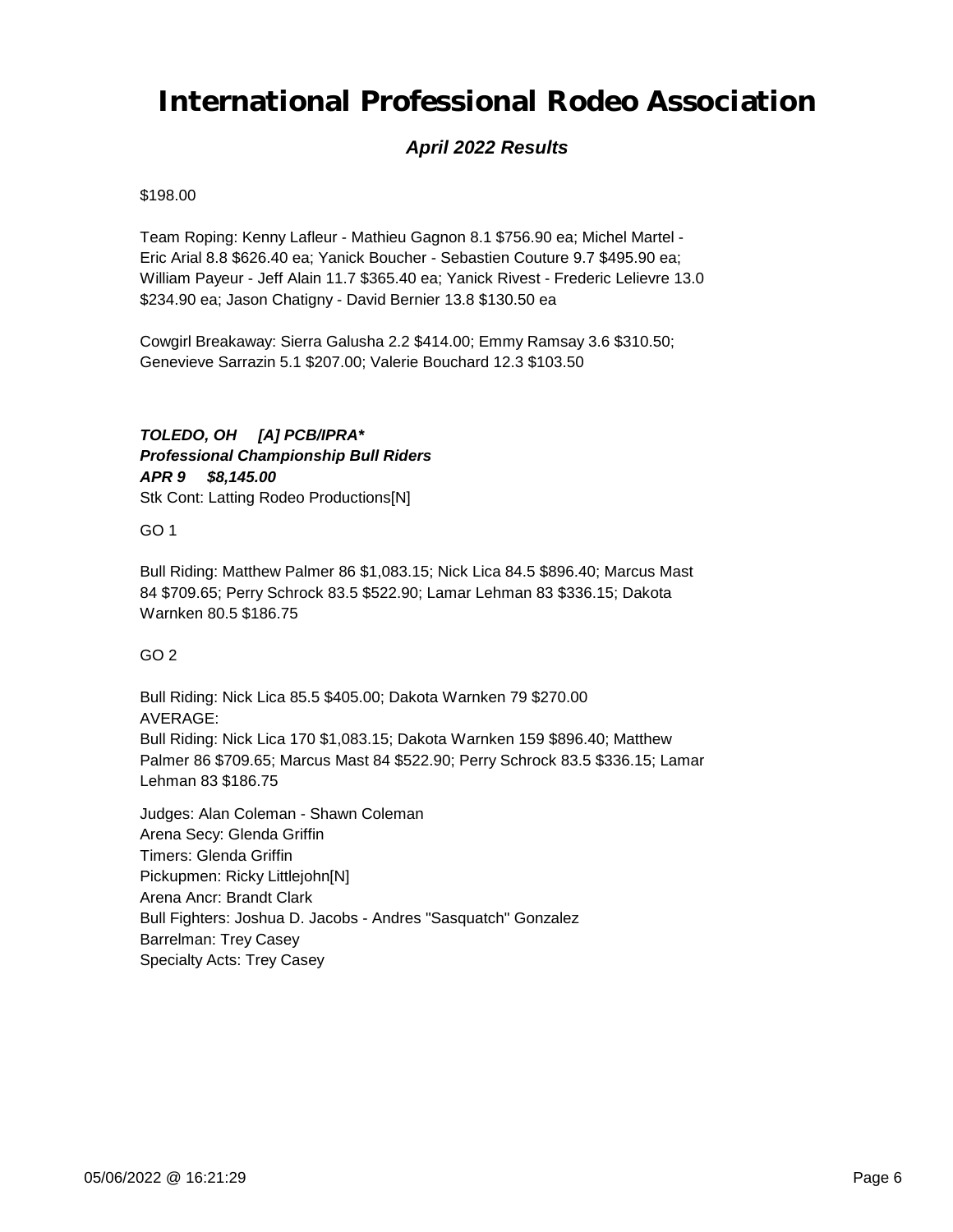#### *April 2022 Results*

*APR 15-16 \$14,265.00 GRANITE FALLS, NC [B] IPRA/SRA Tough Enough Championship Rodeo* Stk Cont: Ken Treadway Rodeo Company,LLC

Bareback Bronc: Joshua Michael Cragar 73 \$432.00; Kenneth Glick 63 \$288.00

Bull Riding: Alex Jenks 81 \$720.00; Clay Guiton 74 \$432.00; Hunter Tardiff 73 \$288.00

Saddle Bronc: Eli Troyer 74 \$405.00; Kenneth Glick 73 \$270.00

Tie-Down Roping: Colton Brumley 13.2 \$504.00; Jacob Dagenhart 14.1 \$378.00; Matt Futrell 14.3 \$252.00; Rex Atkins 22.0 \$126.00

Steer Wrestling: Trey Lloyd 6.6 \$472.50; Lane Whitt 11.3 \$283.50; Danny Pyles 16.5 \$189.00

Cowgirl Barrel Racing: Danielle McCraw 16.033 \$730.80; Tammy Rice 16.079 \$604.80; Katelyn Rambo 16.160 \$478.80; Julia Ladd 16.313 \$352.80; Josie Luttrell 16.530 \$226.80; Mia McClory 16.540 \$126.00

Team Roping: Mason Johnson - Stephen Britnell 6.1 \$704.70 ea; Zack Toberer - Kevin Poe 6.3 \$583.20 ea; Will Rector - Scott Lee 6.4 \$461.70 ea; Dusty Ratcliff - Barefoot Charlie 6.7 \$340.20 ea; Brantley Swofford - Kevin Poe 7.4 \$218.70 ea; Jacob Dagenhart - Tyler Kidd 8.1 \$121.50 ea

Cowgirl Breakaway: Karla Dagenhart 3.1 \$738.00; Hannah Kirk 3.2 \$553.50; Mayson Galliher 4.0 \$369.00; Kaylee Lee 4.1 \$184.50

Judges: James "Jimmy" Halpin - Harold Oakley Arena Secy: Shelley Halpin Timers: Shelley Halpin - Pam Treadway Pickupmen: Tyler Chappell - Tyler Willis Arena Ancr: David Brewer Bull Fighters: Seth Mark Reed - Eddie Rigney Barrelman: John Nettles

*APR 15-16 \$12,681.00 GROVETOWN, GA PCA/IPRA\* American Hero Pro Rodeo* Stk Cont: Hedrick Rodeo Co.

Bareback Bronc: Joshua Michael Cragar, Kenneth Glick split 84 \$486.00 ea; Blake Arp 82.5 \$243.00

Bull Riding: Ethan Ray 90 \$837.54; Reid Arnold 85 \$588.06; La-Kota Luna 73 \$356.40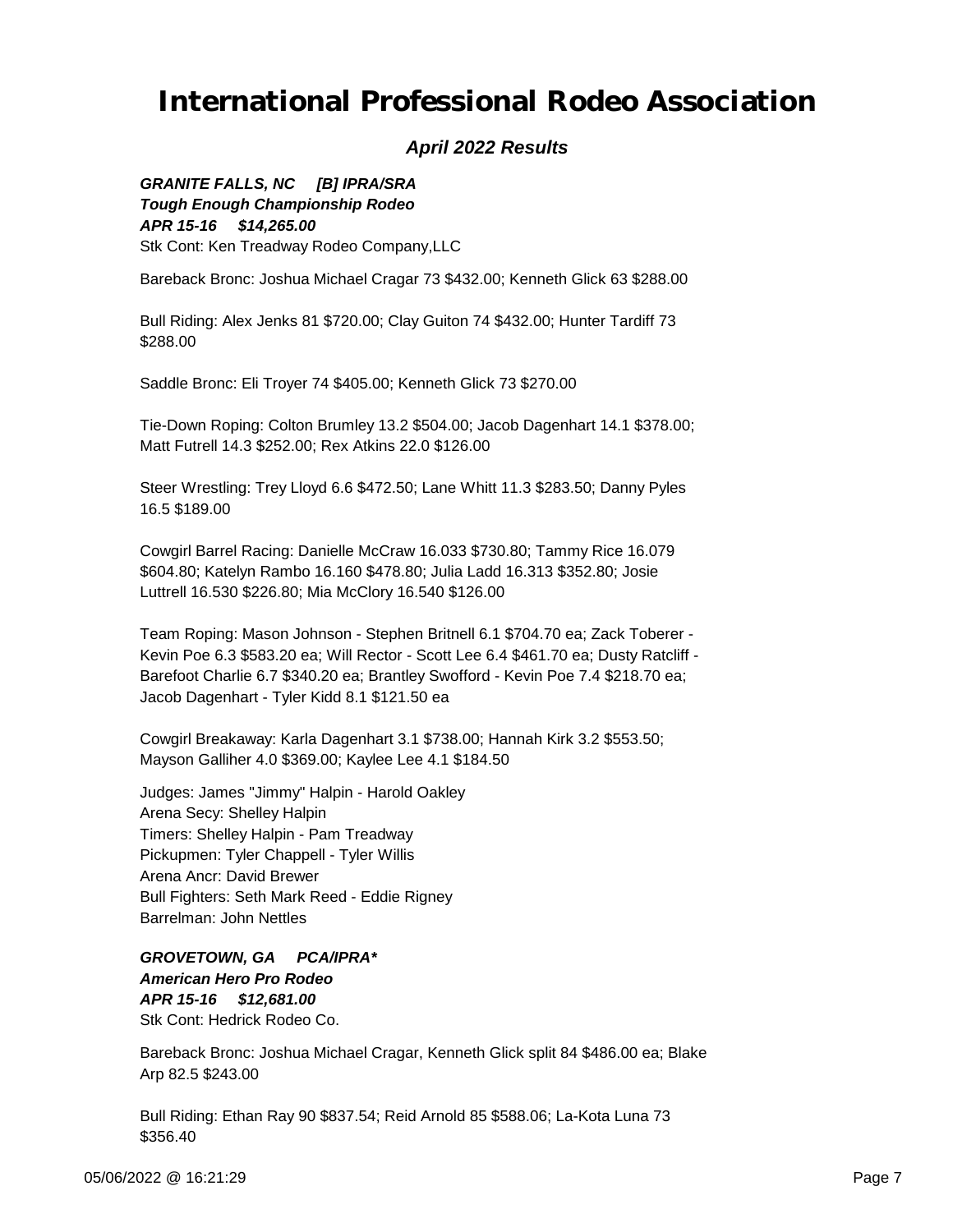### *April 2022 Results*

Saddle Bronc: Kody Rinehart, Stephen Graefen split 77 \$511.20 ea; Kenneth Glick 76 \$255.60

Tie-Down Roping: Zeb Chapman 10.2 \$719.10; Zachary Townsend 12.3 \$504.90; Drew Carnes 22.9 \$306.00

Steer Wrestling: Zachary Townsend 5.2 \$689.49; Eli Troyer 6.7 \$484.11; Brodie Maddox 9.7 \$293.40

Cowgirl Barrel Racing: Julie Thomas 13.825 \$838.80; Lauren Pringle 13.972 \$629.10; Ansley Herrin 14.133 \$419.40; Julie Plourde 14.409 \$209.70

Team Roping: Braxton Culpepper - Ross Lowry 13.8 \$954.00 ea

Cowgirl Breakaway: Calee Bell Duncan, Maggie Lamb split 3.3 \$702.00 ea

*APR 15-16 \$16,884.00 SUMMERFIELD, NC SRA/IPRA\* Summerfield SRA/IPRA Pro Rodeo* Stk Cont: Double Creek Pro Rodeo

Bareback Bronc: Tanner Phipps 77 \$367.20; Harold Miller 72 \$244.80

Bull Riding: Jalin Edmonnd 84 \$522.00; Jacob Dunning 78 \$313.20; Alex Jinks 76 \$208.80

Saddle Bronc: Tristin McClain 77 \$367.20; Randy Samuels 71 \$244.80

Tie-Down Roping: Thomas Linton 9.7 \$698.40; Cory Kirk 11.1 \$523.80; Colton Brumley 11.7 \$349.20; Wess Hawkins 11.9 \$174.60

Steer Wrestling: Danny Pyles 4.8 \$522.00; Trey Lloyd 4.9 \$313.20; Tyler Kidd, Lane Whitt split 6.4 \$104.40 ea

Cowgirl Barrel Racing: Sarah Craver 14.260 \$1,077.12; Holly Scruggs 14.433 \$807.84; Jessi Proctor 14.499 \$605.88; Tammy Rice 14.530 \$403.92; Katelyn Rambo 14.596 \$302.94; Julia ladd 14.632 \$168.30

Team Roping: Trey Lloyd - Alex Brooks 5.5 \$901.44 ea; Mason Johnson - Daniel Raynor 5.7 \$676.08 ea; Tanner Lloyd - Alex Brooks 5.8 \$507.06 ea; Wyatt Reid - Jared Linton 5.9 \$338.04 ea; Billy Warlick - Sean Bass 6.4 \$253.53 ea; Rex Atkins - Tyler Norris 6.8 \$140.85 ea

Cowgirl Breakaway: Emma Hunter 2.5 \$904.32; Georgia Caroline Kay 2.6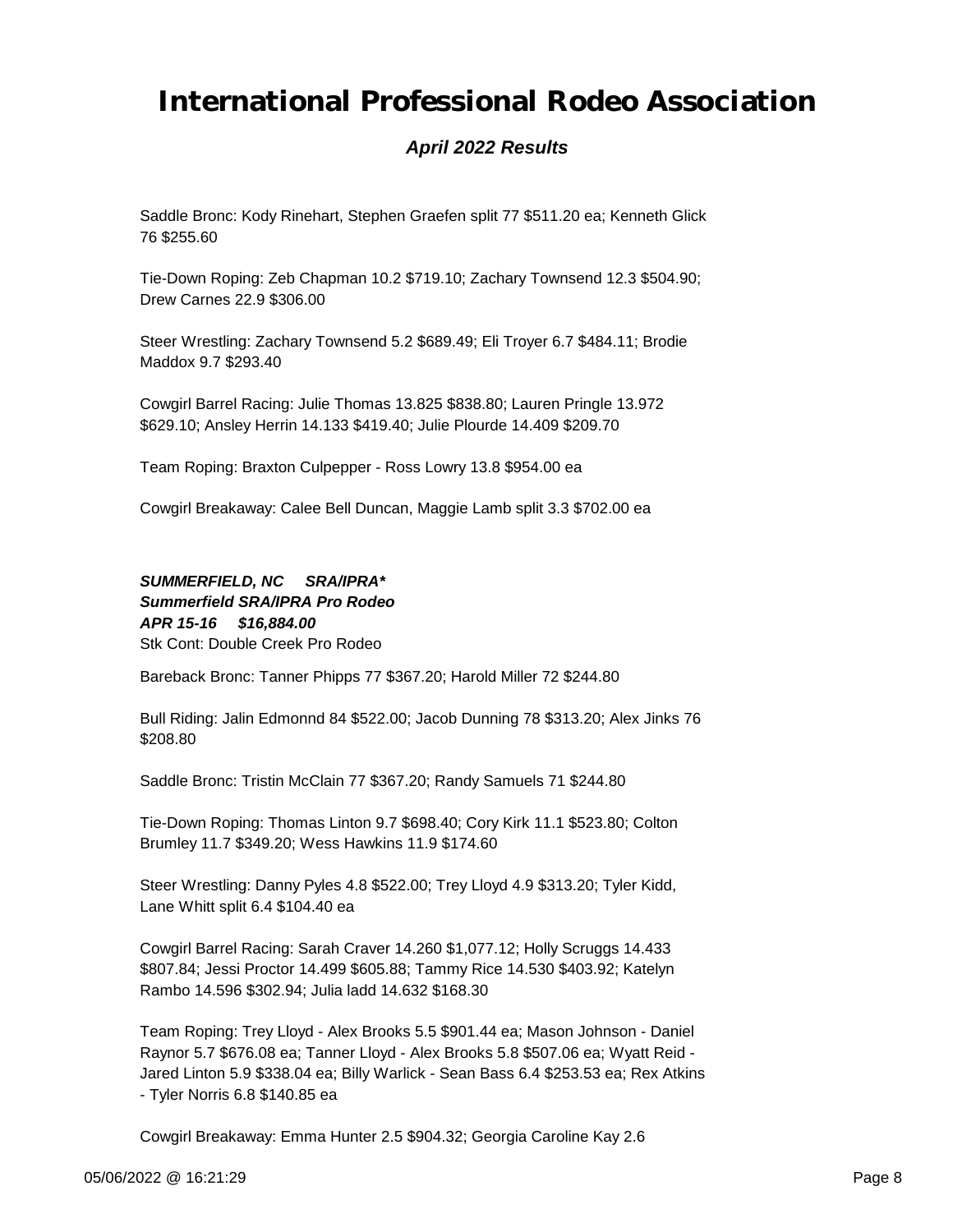#### *April 2022 Results*

\$678.24; Sage Dunlap 2.8 \$508.68; Josie Adsit, Mattie Colvard split 3.2 \$296.73 ea; Kolby Whitesell 3.3 \$141.30

#### *APR 22-23 \$13,068.00 BLYTHEWOOD, SC [A] IPRA/SRA 12th Annual Blythewood Doko Rodeo* Stk Cont: Ken Treadway Rodeo Company,LLC

Tie-Down Roping: Cody Mousseau 10.5 \$589.86; Adam Griffin 10.6 \$488.16; Matt Futrell 12.0 \$386.46; Cliff Hammond 12.6 \$284.76; Andrew Turpin 12.7 \$183.06; Jared Blanton 14.1 \$101.70

Steer Wrestling: Tyler Willis 10.7 \$561.60; Lane Whitt 11.6 \$421.20; Danny Pyles 12.2 \$280.80; Clay Harper 14.5 \$140.40

Cowgirl Barrel Racing: Katelyn Rambo 15.567 \$955.26; Danielle McCraw 15.694 \$790.56; Savannah Moran 15.723 \$625.86; Julie Thomas 15.911 \$461.16; Mallory Wiley 16.020 \$296.46; Georgia Caroline Kay 16.044 \$164.70

Team Roping: Brantley Swofford - Tanner Lloyd 5.7 \$587.25 ea; Daniel McLamb - Drew Carnes 6.1 \$486.00 ea; Owen Scruggs - JT Williams 6.3 \$384.75 ea; Daniel McLamb - Daniel Raynor 6.5 \$283.50 ea; Brantley Swofford - Matt Futrell 7.4 \$182.25 ea; Cody Gleaton - Joe Cook 7.9 \$101.25 ea

Cowgirl Breakaway: Maggie Lamb 2.6 \$662.94; Carmen Oates, Ashlee Freels split 3.3 \$491.49 ea; Karla Dagenhart 3.5 \$320.04; Grace Moore 3.6 \$205.74; Carson Griffin 3.8 \$114.30

Judges: James "Jimmy" Halpin - Greg O'Dell Arena Secy: Shelley Halpin Timers: Shelley Halpin - Kathy Camak Pickupmen: Tyler Chappell - Brian Willis Arena Ancr: Gary Trammell Bull Fighters: Seth Mark Reed - Holden Atkinson Barrelman: John Nettles

*APR 22-23 \$9,768.87 DEMOPOLIS, AL NCPRA/IPRA 3rd Annual Sportsplex Rodeo* Stk Cont: 5-T Rodeo[N]

Bareback Bronc: Matthew Smith 72 \$353.40; Tyler Waltz 68 \$235.60

Tie-Down Roping: Blake Bryant, Cooper Christensen, Scooter Scarbrough split 9.6 \$385.29 ea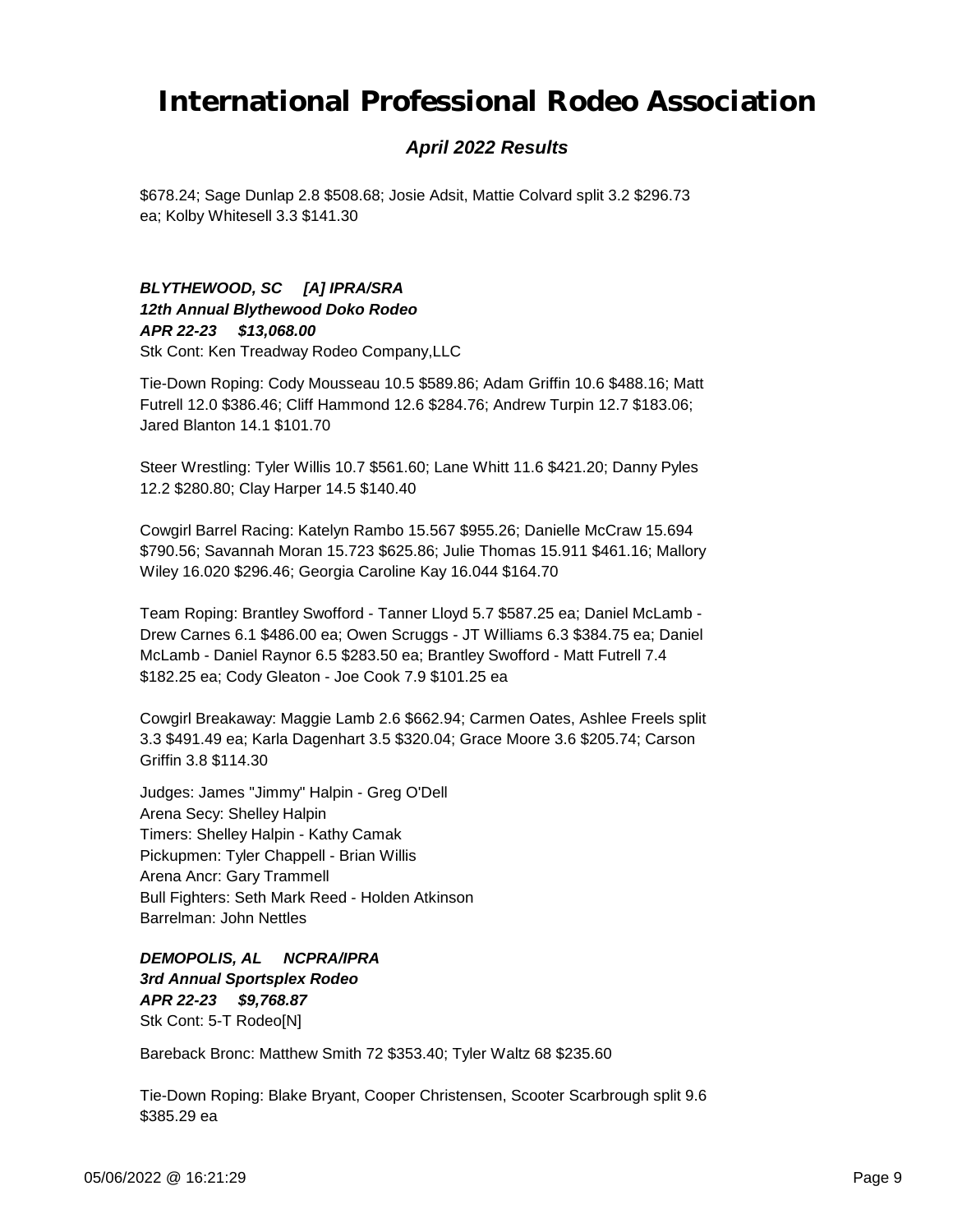### *April 2022 Results*

Steer Wrestling: Marcus Theriot 5.5 \$542.40; Waylon Stuckey 5.6 \$361.60

Cowgirl Barrel Racing: Jessica Graham 13.901 \$723.66; Patti Jo Higdon 14.023 \$499.67; Rachel Bryant 14.174 \$327.37; Bailey Rhyne 14.221 \$172.30

Team Roping: Braxton Culpepper - Brad Culpepper 5.3 \$850.92 ea; Shane Overby - Cole Curry 5.5 \$587.54 ea; Mason Theriot - Justin Johnson, Herbert Theriot - Phillip Kelce split 5.6 \$293.77 ea

Cowgirl Breakaway: Tabitha Owens 2.4 \$645.60; Zoey Carpenter, Cheree Caudle split 2.5 \$349.70 ea

*APR 22-23 \$9,450.00 GREENSBORO, GA [B] IPRA/SPRA Green Co. Livestock IPRA Rodeo* Stk Cont: Oubre Rodeo Co.

Saddle Bronc: Landon Marler 73 \$442.80; Jay Johns 71.5 \$295.20

Tie-Down Roping: Trevor Boatwright 8.7 \$468.00; Glen Freels 9.8 \$351.00; Chance Danison 11.8 \$234.00; Cash Goble 14.5 \$117.00

Cowgirl Barrel Racing: Lauren Pringle 15.069 \$784.80; Jessica Smiley 15.501 \$588.60; Macie Allison 15.545 \$392.40; Julie Plourde 15.610 \$196.20

Team Roping: Clint Keller - Jason Hill 4.8 \$608.13 ea; Tyler Boatwright - Trevor Boatwright 5.1 \$503.28 ea; Brady Schmidt - Josh Clayton 5.6 \$398.43 ea; Brady Schmidt - Jason Hill 6.2 \$293.58 ea; Tyler Boatwright - Nathan Berg 10.2 \$188.73 ea; Brian Simmons - Jake Wilcox 12.2 \$104.85 ea

Cowgirl Breakaway: Mackenzie Henson 2.2 \$554.40; Whitney Keller 3.0 \$415.80; Calee Bell Duncan, Lauren Wilcox split 3.2 \$207.90 ea

Photographer: Dave Mckissick Judges: Dustin Brown - Bo Waller Arena Secy: Debra Buchanan Timers: Debra Buchanan - Bubba Oubre Pickupmen: Patrick Greene - Kevin Ellis Arena Ancr: Adam Gibbs Bull Fighters: Jared Dillon Barrelman: Kyle Lamon Specialty Acts: Kyle Lamon All Around Cowboy: Trevor Boatwright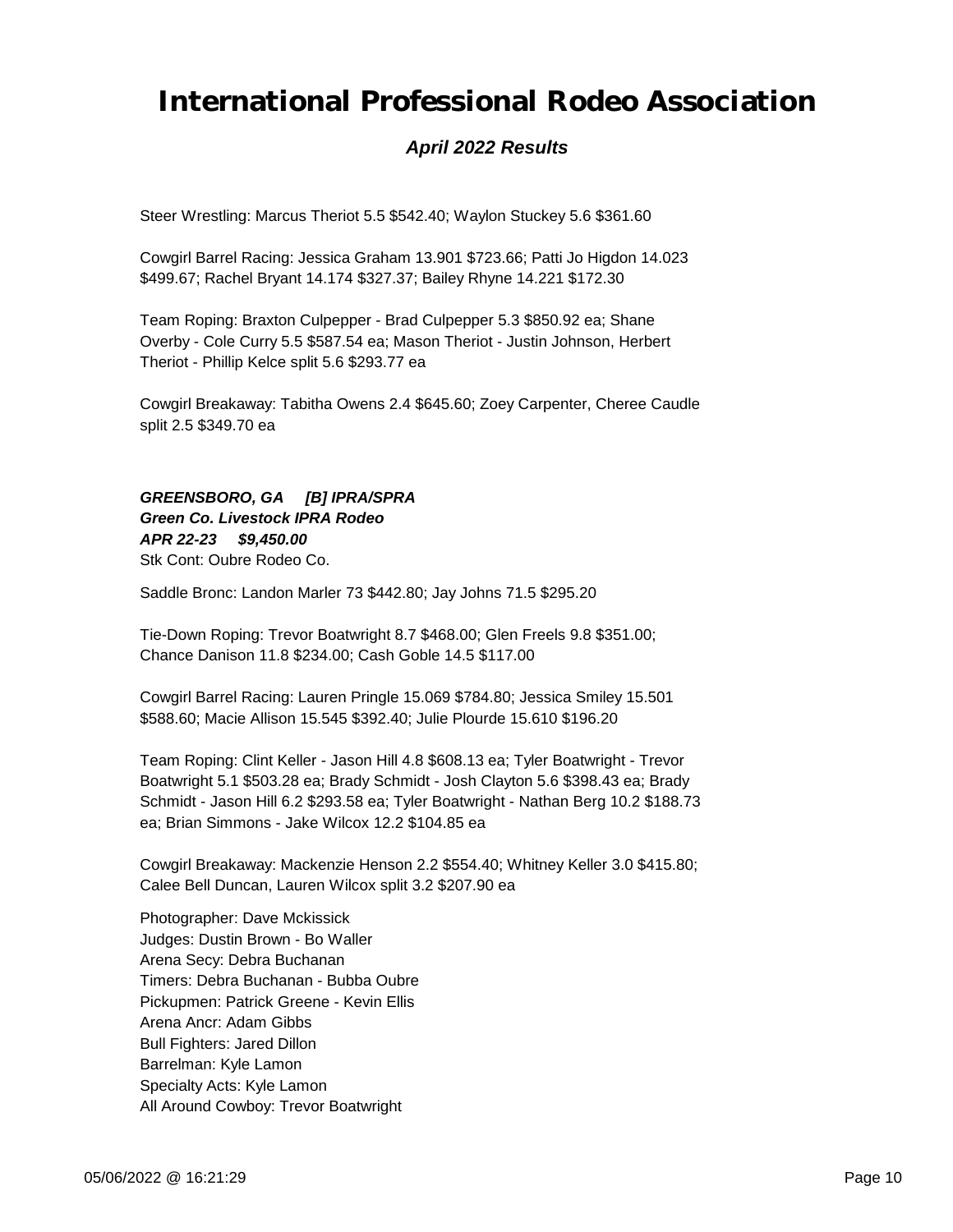#### *April 2022 Results*

*APR 22-23 \$15,983.96 LEBANON, TN LSR/IPRA 12th Annual Whip Crackin' Charity Rodeo* Stk Cont: Lone Star Rodeo

Bareback Bronc: Joshua Michael Cragar 81 \$376.47; Tyler Waltz 77 \$264.33; Ruben Saucedo 67 \$160.20

Bull Riding: Cole Ivey 84 \$741.60; Cody McElroy 82 \$556.20; Reid Arnold 79 \$370.80; Ethan Ray 76 \$185.40

Saddle Bronc: Eli Troyer, Rudy Troyer split 74 \$296.99 ea; Landon Marler 73.5 \$148.50

Tie-Down Roping: Cash Goble 10.9 \$741.60; Clark Adcock 11.1 \$556.20; Lane Webb 11.4 \$370.80; Daryl Thrasher 12.0 \$185.40

Steer Wrestling: JC Duncan 4.8 \$541.44; Eli Troyer 6.1 \$380.16; J.W. Ery 6.3 \$230.40

Cowgirl Barrel Racing: Josie Thompson 16.359 \$961.78; Ava Boyd 16.373 \$795.96; Julie Goodrich 16.396 \$630.13; Kindyl Scruggs 16.454 \$464.31; Jennifer Dunn 16.589 \$298.48; Berts Kimehorn 16.689 \$165.82

Team Roping: John Alley - Clark Adcock 4.7 \$670.14 ea; Quinton Parchman - Garrett Smith 4.8 \$532.17 ea; Lane Webb - Jim Bowie Adcock 5.3 \$394.20 ea; Brandon Farley - Rorey Halliburton 5.5 \$256.23 ea; Logan Thomas - Matt Thomas 5.6 \$118.26 ea

Cowgirl Breakaway: Kayley Kennemer 2.5 \$789.48; Kelsie Clutts 3.9 \$626.94; Adrienne Trainor 4.2 \$464.40; Kayla Lombardo 4.3 \$301.86; Kelsey B. White 11.9 \$139.32

*APR 22-23 \$8,748.00 ORANGEBURG, SC SRA/IPRA\* Orangeburg Fairgounds Neeses, SC* Stk Cont: Outlaw Rodeo Co.

Bareback Bronc: Harold Miller 76 \$558.00

Tie-Down Roping: Cynch Whitesell 11.6 \$504.00; Drew Carnes 14.0 \$378.00; Luke Bullard 14.8 \$252.00; Adam Griffin 17.6 \$126.00

Steer Wrestling: Justin Curry 6.4 \$612.00

Cowgirl Barrel Racing: Brynne Spurlin 16.298 \$633.60; Caitlin Brady 16.333 \$475.20; Madeleine Green 16.462 \$316.80; Georgia Caroline Kay 16.700 \$158.40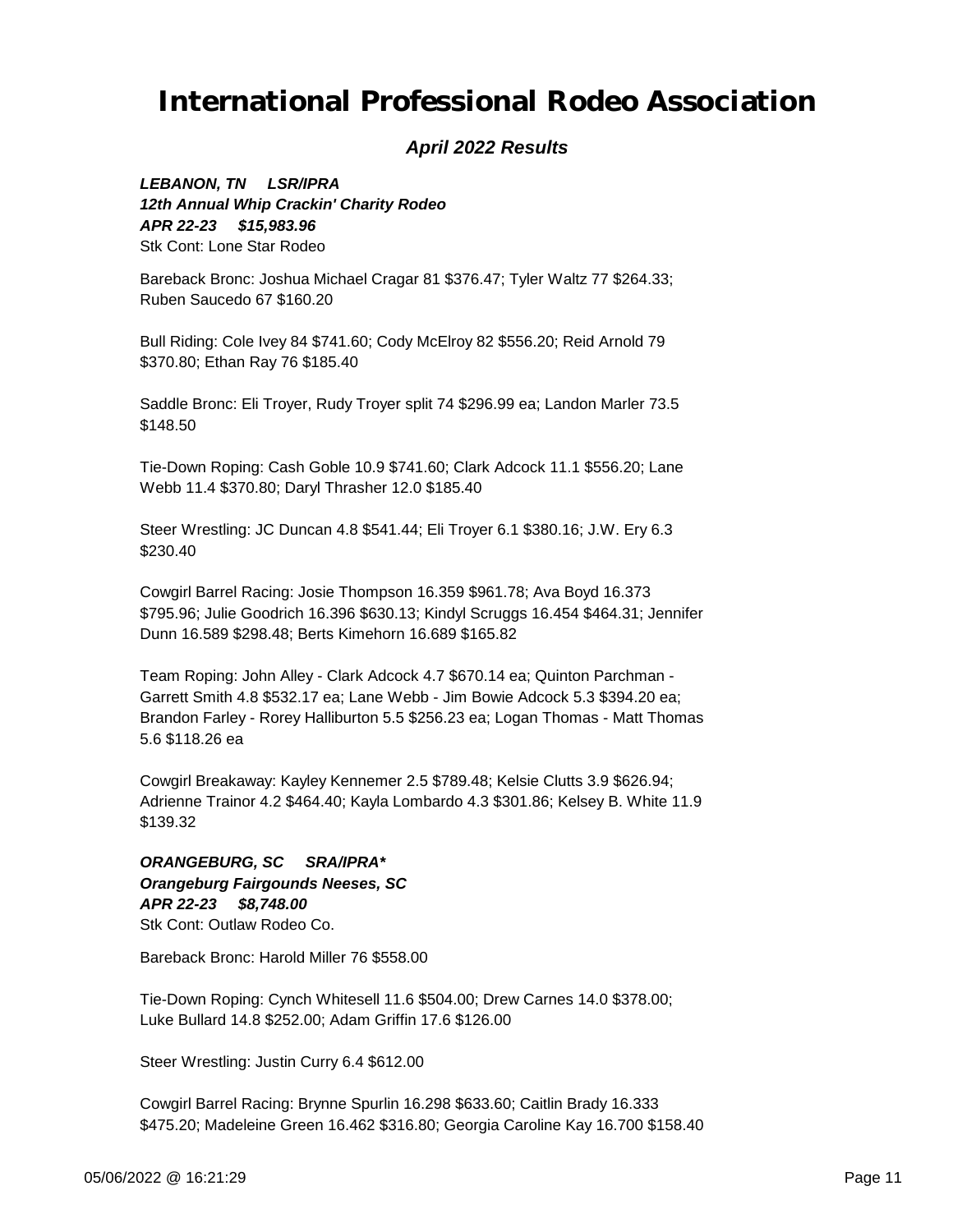### *April 2022 Results*

Team Roping: Brantley Swofford - JT Williams 6.6 \$608.40 ea; Owen Scruggs - Colt Bass 6.7 \$456.30 ea; Cynch Whitesell - Cord Webb 8.8 \$304.20 ea; Rick Scruggs - Garrett Keeter 10.5 \$152.10 ea

Cowgirl Breakaway: Emme Colvard 2.2 \$676.80; Rhegan Greene 2.6 \$507.60; Carmen Oates 2.7 \$338.40; Robin Pruitt 3.1 \$169.20

#### *APR 22-23 \$11,313.00 STATESBORO, GA [A] IPRA/PCA 12th Annual Kiwanis Rodeo* Stk Cont: Hedrick Rodeo Co.

Bareback Bronc: Tanner Phipps 84 \$734.40; Kenneth Glick 82 \$489.60

Saddle Bronc: Kody Rinehart 80 \$733.50; Kenneth Glick 73 \$440.10; Stephen Graefen 69 \$293.40

Tie-Down Roping: Justin Thigpen 9.2 \$748.80; Canton Whitty 12.9 \$561.60; Travis Williams 13.0 \$374.40; Zachary Townsend 13.8 \$187.20

Steer Wrestling: Justin Thigpen 6.5 \$612.00; Zachary Townsend 6.8 \$367.20; Zachary Varner 7.2 \$244.80

Cowgirl Barrel Racing: Lauren Pringle 14.483 \$777.78; Savannah Moran 14.649 \$643.68; Julie Plourde 14.800 \$509.58; Bailey Mcilwain 14.824 \$375.48; Justice Rossignol 14.837 \$241.38; Emma Roberts 14.888 \$134.10

Team Roping: Ben Jordan - Beau West 7.7 \$568.80 ea; Justin Thigpen - Cord Spradley 8.5 \$426.60 ea; Nathan Grey - Beau West 9.7 \$284.40 ea; Justin Thigpen - Drew Carnes 15.9 \$142.20 ea

Photographer: George Amos Judges: Hal Roberts - David Speight Arena Secy: Wendy Speight Timers: Wendy Speight - Kylee Campbell[N] Pickupmen: Justin Hedrick - Stacy Benton Arena Ancr: Robert Blue Jeanes Bull Fighters: Randy Miller - Jacob Jackson Barrelman: T.J. Williams Specialty Acts: Ray Kozak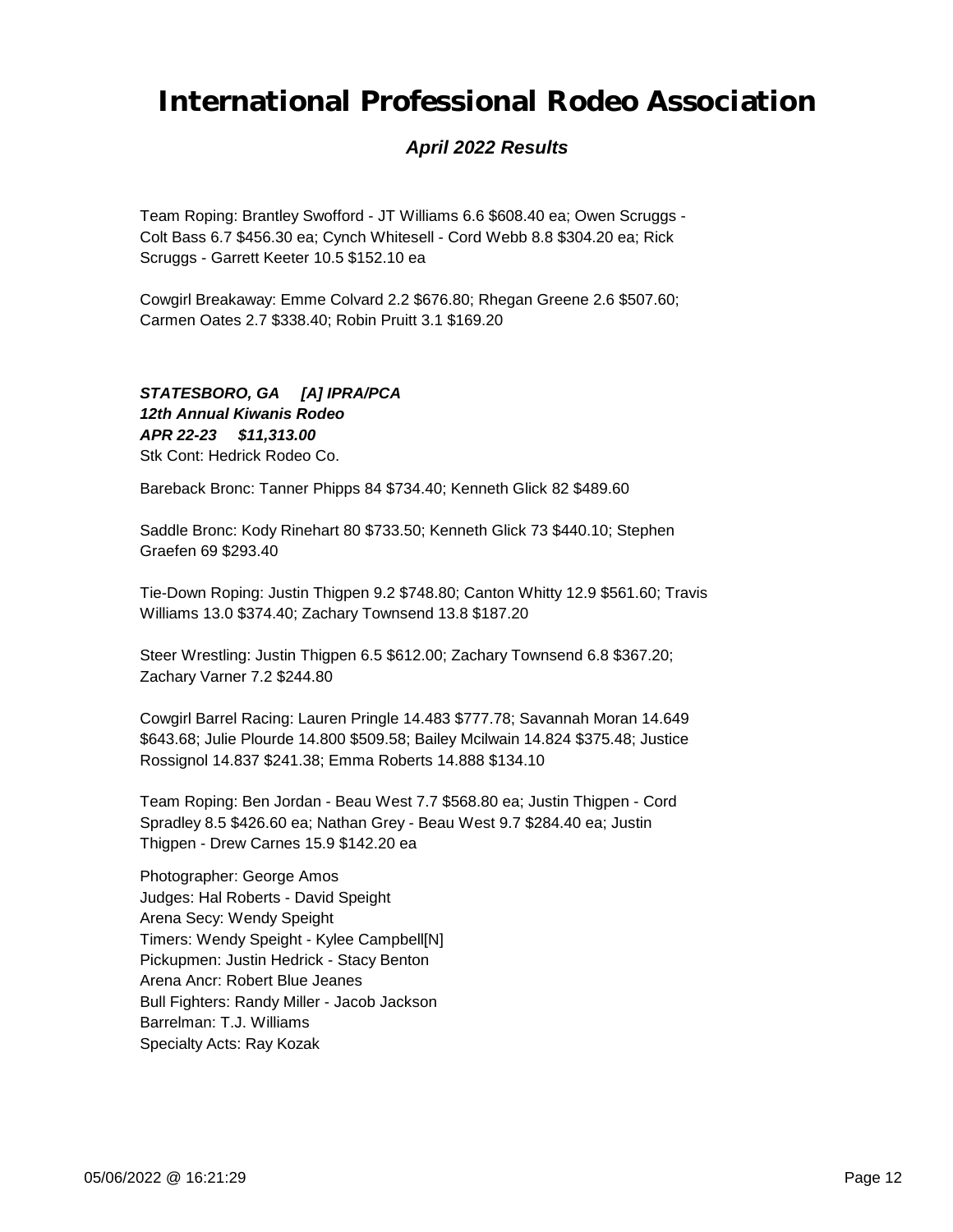#### *April 2022 Results*

*APR 23 \$9,450.00 OPELIKA, AL [A] IPRA/NCPRA Alpha PSI Rodeo* Stk Cont: Bar W Rodeo Co.

Bareback Bronc: Luke Herbert 81 \$783.00; Matthew Smith 78.5 \$648.00; Kenneth Glick 76.5 \$513.00; Joshua Michael Cragar 76 \$378.00; Houston Herbert, Tanner Phipps, Collin Roland split 75 \$126.00 ea

Bull Riding: Cole Devlin 82 \$2,205.00; Kane Taylor 73 \$1,323.00; Lain Hartzog 67 \$882.00

Saddle Bronc: Tristin McClain 77 \$936.00; Kody Rinehart 76 \$702.00; Kenneth Glick 73 \$468.00; Rudy Troyer 65 \$234.00

Judges: Eddie Adams - Mike Robertson Arena Secy: Patti Robertson Timers: Lisa Johnson[N] Arena Ancr: Austin Williams Bull Fighters: Tyler Furr

*APR 29-30 \$16,964.81 DONALSONVILLE, GA PCA/IPRA\* Donalsonville Bootes & Roots Pro Rodeo* Stk Cont: T-T Rodeo Co.

Bareback Bronc: Matthew Smith 79 \$534.60; Collin Roland 69 \$356.40

Saddle Bronc: Joe Farren 80 \$621.00; Clay Brown 68 \$414.00

Tie-Down Roping: Gus Maraman 9.3 \$824.85; Bo Brown 10.2 \$579.15; Garett McDonals 10.3 \$351.00

Steer Wrestling: Kyle Irwin 4.5 \$824.85; Brodie Maddox, Marcus Theriot split 5.3 \$465.00 ea

Cowgirl Barrel Racing: Brooke Pope 14.300 \$1,156.23; Bailey McIlwain 14.314 \$956.88; Lauren Pringle 14.392 \$757.53; Angela Hudson 14.502 \$558.18; Madilyn Pruitt 14.596 \$358.83; Sarah Williams 14.623 \$199.35

Team Roping: Clint Keller - Jason Hill 4.4 \$922.59 ea; Bradley Massey - Brad Culpepper 4.6 \$732.64 ea; Lane Taylor - Zack Hester 4.9 \$542.70 ea; Joey Denney - Luke Taylor 5.3 \$352.75 ea; Braxton Culpepper - Brad Culpepper, Garrett McDonald - Clip Ammons split 5.5 \$81.40 ea

Cowgirl Breakaway: Addison Elliott 2.5 \$846.00; Maelee Wade 2.7 \$634.50; Kimberly Contas 2.9 \$423.00; Nina Laws 3.0 \$211.50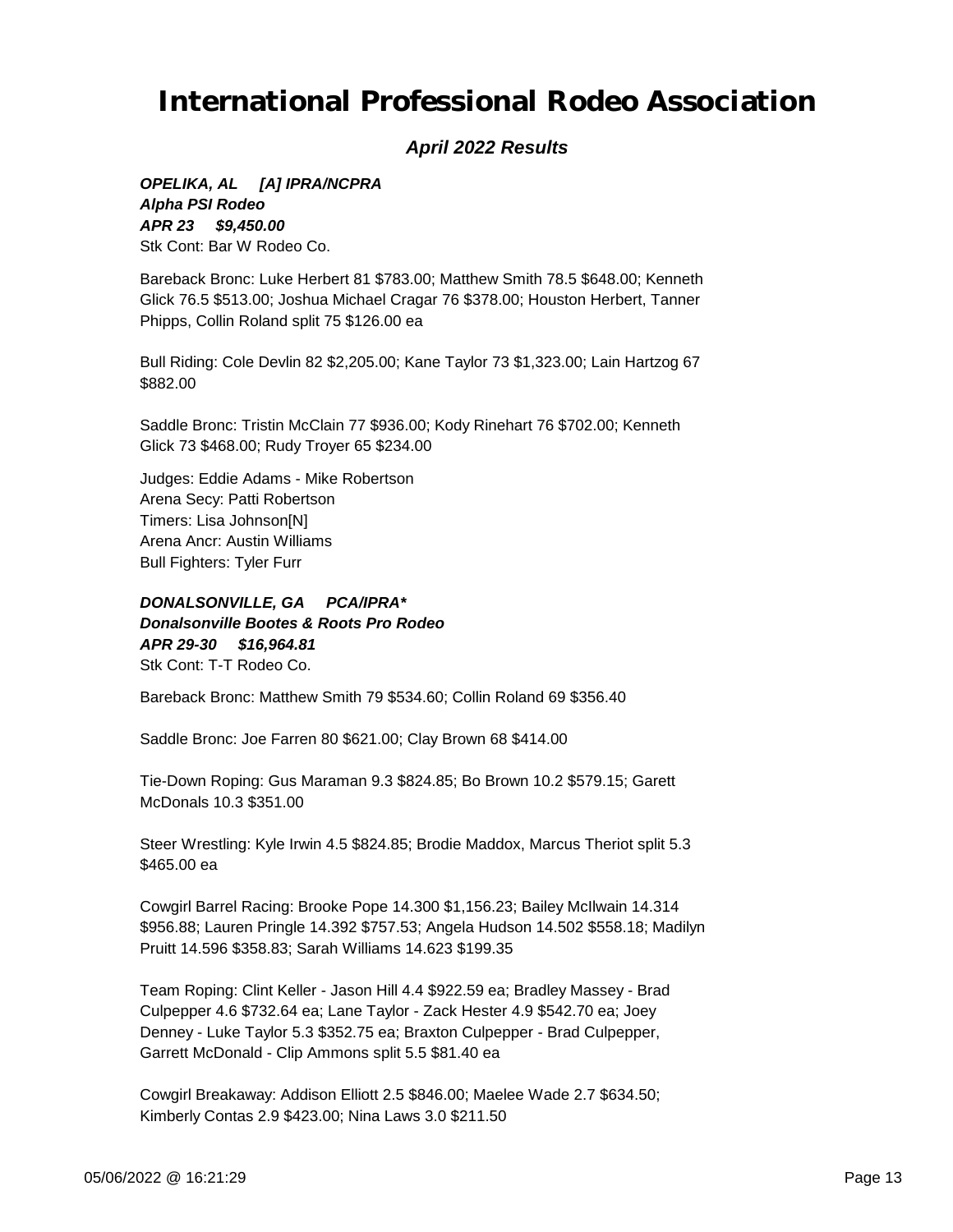#### *April 2022 Results*

*APR 29-30 \$16,902.01 MCDONALD, TN [B] IPRA/NCA 2nd Annual Alhambra Shrine Rodeo* Stk Cont: 4L & Diamond S Rodeo Co.[N]

Bareback Bronc: Tyler Waltz, Tanner Phipps split 78 \$351.00 ea

Bull Riding: Holden Moss 75 \$1,206.00

Saddle Bronc: Hayden Phipps 77 \$421.20; Rudy Troyer 74 \$280.80

Tie-Down Roping: Zeb Chapman 8.8 \$623.79; Lane Webb 9.7 \$516.24; Cooper Christensen 10.2 \$408.69; Cory Kirk 10.3 \$301.14; Matt Thomas 10.4 \$193.59; Todd Wilson 11.4 \$107.55

Steer Wrestling: Gunar Ramsey 7.7 \$572.40; Austin Davis 12.9 \$381.60

Cowgirl Barrel Racing: Josie Thompson 15.643 \$1,117.08; Jacqueline Stanley 16.007 \$924.48; Julie Thomas 16.048 \$731.88; Lacey Boyd 16.149 \$539.28; Madilyn Kidd 16.257 \$346.68; Shelly Kennemer 16.276 \$192.60

Team Roping: Jake Wells - Bryer Hamilton 5.1 \$623.79 ea; Chris Stubblefield - Deny Ashley 5.5 \$516.24 ea; John Alley - Clark Adcock 5.8 \$408.69 ea; Logan Thomas - Josh Killian 7.2 \$301.14 ea; Tim Pharr - Christian Bruner 8.4 \$193.59 ea; Ancil Stewart - Chris Sprayberry 9.5 \$107.55 ea

Cowgirl Breakaway: Ashlee Freels 2.2 \$879.57; Maggie Lamb 3.2 \$727.92; Vanessa Madison, Natalie Fletcher split 3.4 \$500.45 ea; Lucinda Hefner, Brianna Waltz split 3.5 \$212.31 ea

Judges: Chris Carpenter - Mike Robertson Arena Secy: Lisa Brown Timers: Wanda Lowry - Lisa Brown Pickupmen: Jason King - Austin Davis Arena Ancr: Mark Northall Bull Fighters: Jeremy Coan - George "Hand" Austin Barrelman: Dusty Myers Specialty Acts: Dusty Myers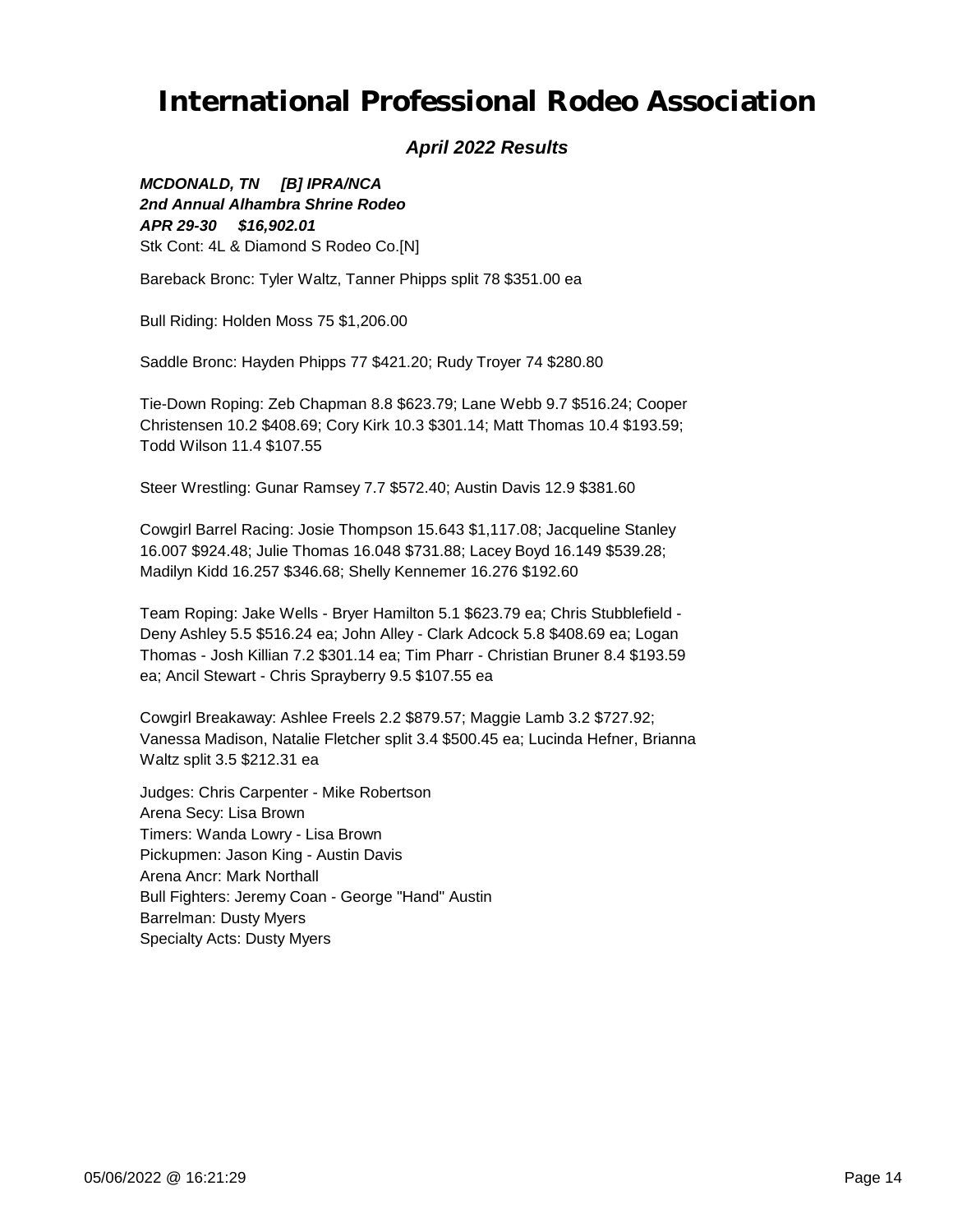#### *April 2022 Results*

*APR 30 \$8,388.00 OKEMAH, OK [C] IPRA/ACRA\* KPRA(Trade) Pioneer Days Rodeo* Stk Cont: Big Horn Rodeo

Bareback Bronc: Brad Gower 73 \$315.00

Bull Riding: Dason Janes 85 \$486.00; Kody Aldrich 79 \$324.00

Saddle Bronc: Rowdy Chesser 71 \$297.00; Blane Stacy 70 \$198.00

Tie-Down Roping: Sam Ward 10.6 \$382.50; Reed Ridgeway 13.2 \$229.50; Tanner Chronister 13.4 \$153.00

Cowgirl Barrel Racing: Tracy Nowlin 17.669 \$586.80; Tina Bratzler 17.760 \$440.10; Katsy Rohbough 17.837 \$293.40; Hazlee McKenzie 17.840 \$146.70

Team Roping: Cody Camerer - Landen Glenn 5.3 \$700.20 ea; Jesse Stipes - Daniel Reed 5.6 \$525.15 ea; Blake Hughes - Casey Stipes 5.8 \$350.10 ea; Coleman Procter - Austin Rogers 9.5 \$175.05 ea

Cowgirl Breakaway: Peanut Schauf 2.0 \$414.00; Kylee Jo Horton 2.4 \$310.50; Sadie Prather, Andee Jo Haden split 2.6 \$155.25 ea

Judges: Tom Osburn[N] - Nick Nolen[N] Arena Secy: Sharon Mendell Timers: Sharon Mendell - Tabitha Wren Pickupmen: Scott Davis[N] - Jerry Ogden[N] Arena Ancr: Brett Wellden Bull Fighters: Jason Bogle[N] - Wade Kunze Barrelman: Brady Giles

*APR 30 \$14,670.02 SAINT-EVARISTE, QU [B] IPRA Ranch Gagnon #4* Stk Cont: Equipe de Rodeo Quebec

Bareback Bronc: Pier- Anthony Boudreau 75 \$351.00; Keven Cyr 68 \$234.00

Bull Riding: Dusty McMullen, Lucas Fillion split 77 \$567.00 ea; Jessy Martel 74.5 \$324.00; Carl-Etienne Roy 73 \$162.00

Tie-Down Roping: Mathieu Gagnon 10.4 \$504.00; David Bernier 11.0 \$378.00; Thomas Lagace 12.1 \$252.00; Lundy McBain 12.7 \$126.00

Steer Wrestling: Matt Fisher 4.8 \$558.00; Vincent Grondin 6.5 \$418.50; Sylvain Lavoie 7.5 \$279.00; Mathieu Laperriere 13.6 \$139.50